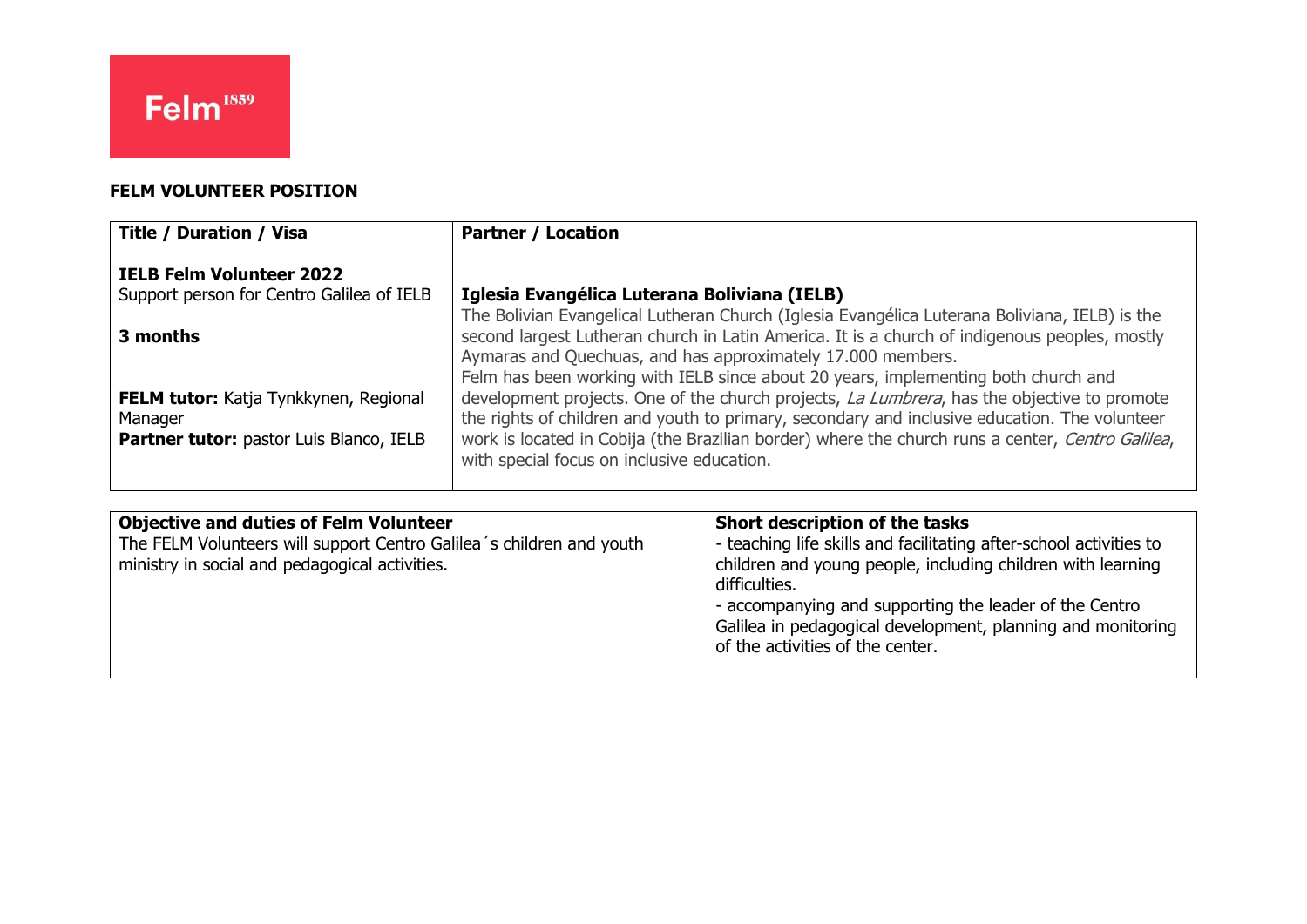# Felm<sup>1859</sup>

## **Competence / Qualifications / Language requirements:**

- meet the requirements of the Felm Volunteer program
- experience in children and youth work
- preferably studies in pedagogy or social work
- minimum language requirement: good knowledge of Spanish

### **Benefits and commitments:**

#### **Felm country office and IELB**

- Providing the tasks, materials and instructions for the Volunteer before volunteer period
- Transportation from and to El Alto International Airport and Cobija airport + transportation related to Felm Volunteer tasks
- Felm will cover in-country expenses related to the volunteer task, such as work-related travel, sim-card and computer if necessary at work, etc.
- Advising the applicant with visa-procedures and providing Volunteer with visa invitation letter, and cover the costs if Volunteer needs extension of visa
- Providing a personal tutor and a draft program for the Volunteer period (incl. tutor discussions, starters session, mid-term discussion and evaluation session)
- Accommodation (furnished apartment or bedroom with shared kitchen and toilet)
- Introducing the Volunteer to Felm's partners work in the project areas

### • **Felm Helsinki office**

- Recruiting a suitable Felm Volunteer
- Providing the tasks, materials and instructions for the Volunteer
- Orientation session
- Feedback session
- Travel insurance
- Criminal records extract for volunteering if tasks include working with children
- Small reimbursement of expenses